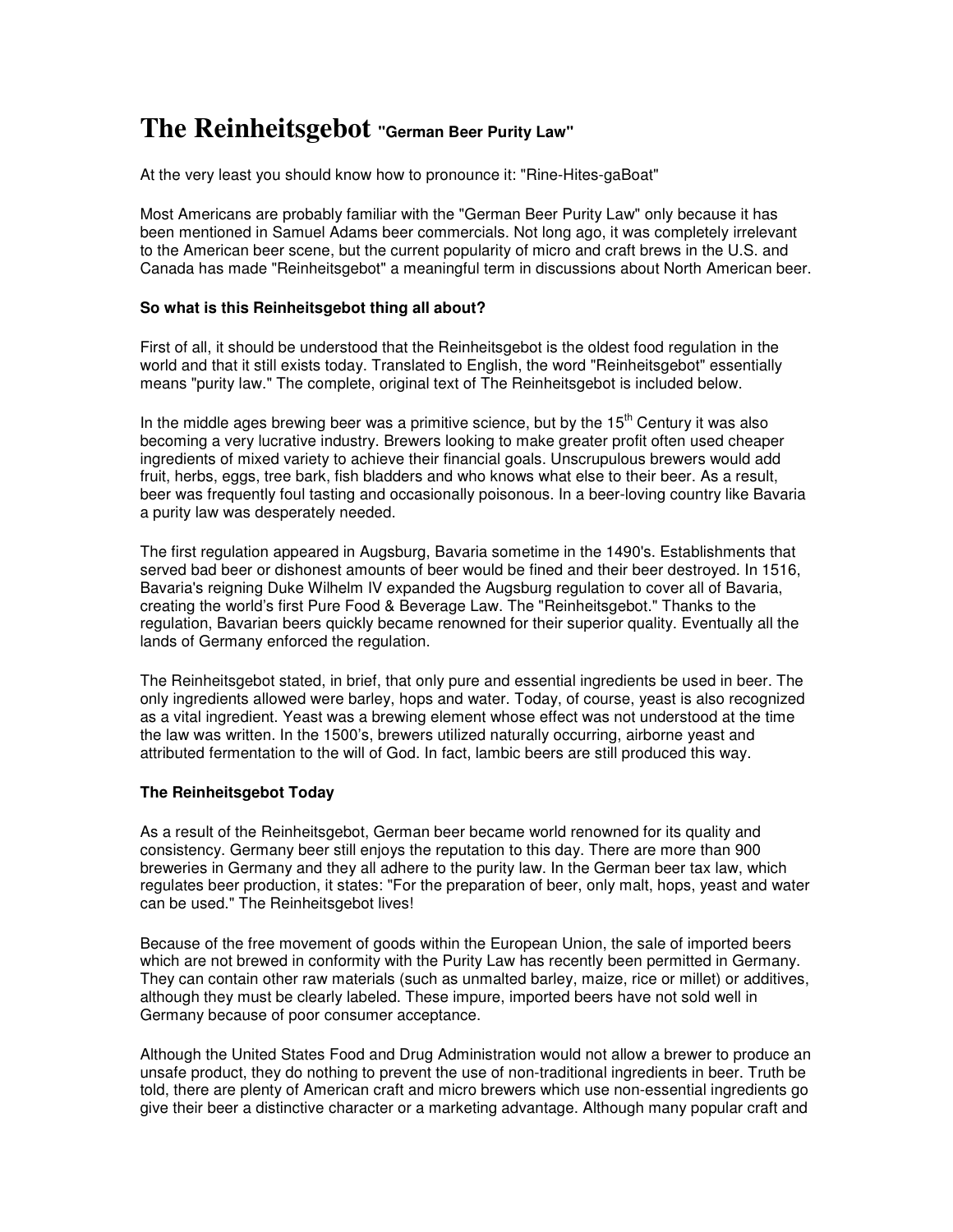micro brews do not meet the German purity standard, they are admirable, "real" beers in their own right.

Other American brewers, who manufacture their product on a massive scale, use ingredients that are not traditionally associated with beer. Although many of the ingredients may be untraditional or even inorganic, they are not immediately poisonous and produce no noticably nasty taste. One could argue that the goal is to use unessential ingredients to give the beer as little flavor as possible.

## **The Complete Reinheitsgebot Text Translated**

We hereby proclaim and decree, by Authority of our Province, that henceforth in the Duchy of Bavaria, in the country as well as in the cities and marketplaces, the following rules apply to the sale of beer:

From Michaelmas to Georgi, the price for one Mass [Bavarian Liter 1,069] or one Kopf [bowlshaped container for fluids, not quite one Mass], is not to exceed one Pfennig Munich value, and

From Georgi to Michaelmas, the Mass shall not be sold for more than two Pfennig of the same value, the Kopf not more than three Heller [Heller usually one-half Pfennig].

If this not be adhered to, the punishment stated below shall be administered.

Should any person brew, or otherwise have, other beer than March beer, it is not to be sold any higher than one Pfennig per Mass.

Furthermore, we wish to emphasize that in future in all cities, markets and in the country, the only ingredients used for the brewing of beer must be Barley, Hops and Water. Whosoever knowingly disregards or transgresses upon this ordinance, shall be punished by the Court authorities' confiscating such barrels of beer, without fail.

Should, however, an innkeeper in the country, city or markets buy two or three pails of beer (containing 60 Mass) and sell it again to the common peasantry, he alone shall be permitted to charge one Heller more for the Mass of the Kopf, than mentioned above. Furthermore, should there arise a scarcity and subsequent price increase of the barley (also considering that the times of harvest differ, due to location), WE, the Bavarian Duchy, shall have the right to order curtailments for the good of all concerned.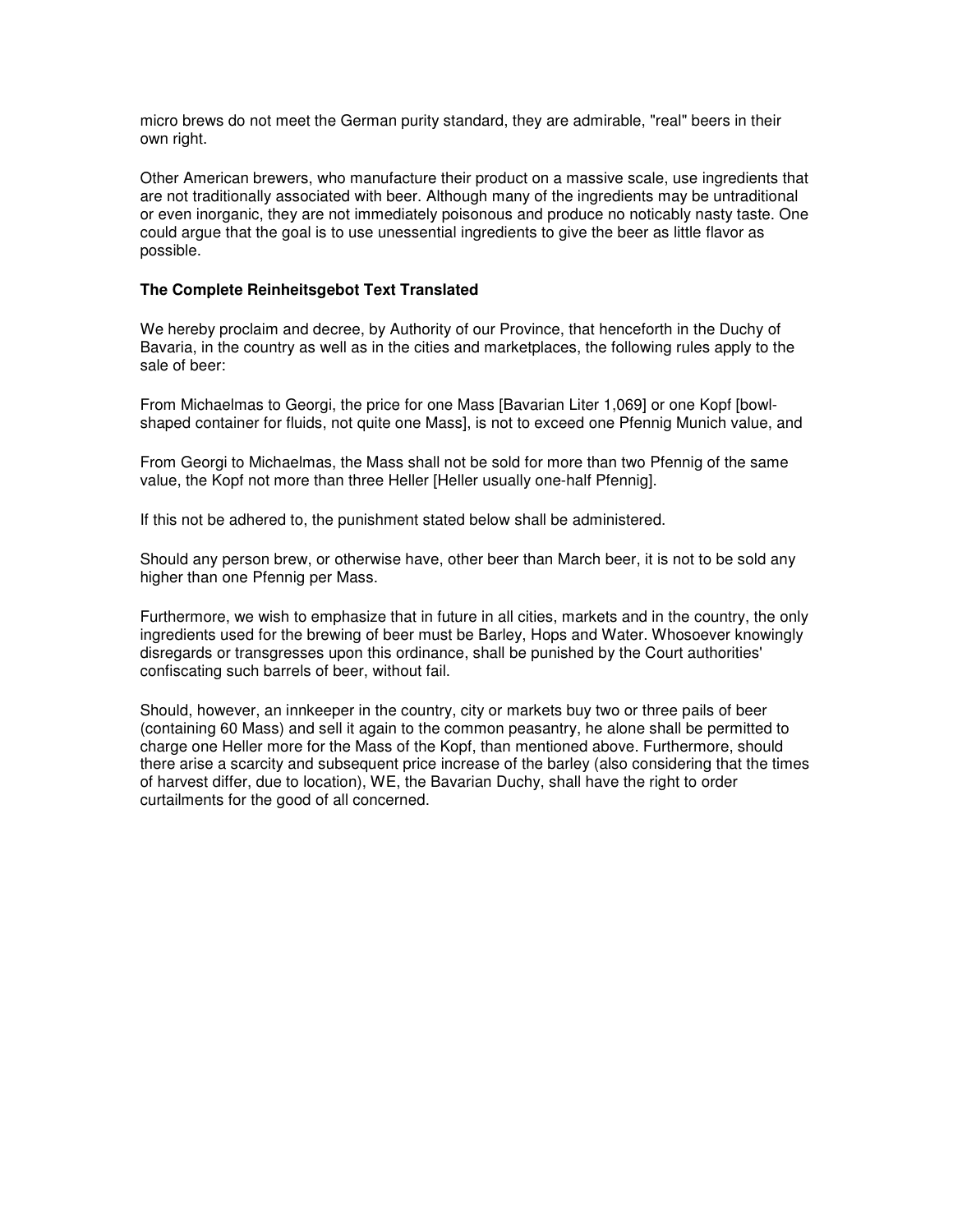# **Das Reinheitsgebot**

Das vom bayerischen Herzog Wilhelm IV. im April 1516 erlassene Reinheitsgebot für Bier hat folgenden Wortlaut :

#### **Wie das Bier im Sommer und Winter auf dem Land ausgeschenkt und gebraut werden soll**

Wir verordnen, setzten und wollen mit dem Rat unserer Landschaft, daß forthin im Fürstentum Bayern sowohl auf dem Lande, wie auch in den Städten und Märkten, von Michaeli bis Georgi eine Maß (bayrische = 1,069 Liter) oder ein Kopf (halbkugelförmiges Geschirr für Flüssigkeiten = nicht ganz ein Maß) Bier für nicht mehr als einen Pfennig Münchener Währung und von Georgi bis Michaeli die Maß für nicht mehr als 2 Pfennig derselben Währung, der Kopf für nicht mehr als 3 Heller (Heller = gewöhnlich ein halber Pfennig) bei Androhung unten angeführter Strafe gegeben und ausgeschenkt werden soll. Wo aber einer nicht Märzen-, sondern anderes Bier brauen oder sonstwie haben würde, soll er es keineswegs höher als um einen Pfennig die Maß ausschenken und verkaufen. Ganz besonders wollen wir, daß forthin allenthalben in unseren Städten, Märkten und auf dem Lande zu keinem Nier mehr Stücke als allein Gersten, Hopfen und Wasser verwendet und gebraucht werden soll. Wer diese Anordnung wissentlich übertritt und nicht einhält, dem soll von seiner Gerichtsobrigkeit zur Strafe dieses Faß Bier, so oft es vorkommt, unnachsichtig weggenommen werden. Wo jedoch ein Wirt von einem Bierbräu in unseren Städten, Märkten oder auf dem Lande einen, zwei oder drei Eimer (=60 Maß) Bier kauft und wieder ausschenkt an das gemeine Bauernvolk, soll ihm allein und sonst niemanden erlaubt und unverboten sein, die Maß oder den Kopf Bier um einen Heller teurer als oben vorgeschrieben ist , zu geben und auszuschenken .

Gegeben von Wilhelm IV. Herzog in Bayern am Georgitag zu Ingolstadt Anno 1516

# **Hier nun noch einige Zitate:**

**Bier ist der überzeugendste Beweis dafür, dass Gott den Menschen liebt und ihn glücklich sehen will! Benjamin Franklin (1706-1790) Amerikanischer Staatsmann)**

#### **Wie das Bier im Sommer und Winter auf dem Land ausgeschenkt und gebraut werden soll**

Wir verordnen, setzen und wollen mit dem Rat unserer Landwirtschaft, dass forthin überall im Fürstentum Bayern sowohl auf dem Lande wie auch in unseren Städten und Märkten, die keine besondere Ordnung dafür haben, von Michaeli bis Georgi eine Maß (1) oder ein Kopf (2) Bier für nicht mehr als einen Pfennig Münchener Währung und von Georgi bis Michaeli die Maß für nicht mehr als zwei Pfennig derselben Währung, der Kopf für nicht mehr als drei Heller (3) bei Androhung unten angeführter Strafe gegeben und ausgeschenkt werden soll. Wo aber einer nicht Märzen, sondern anderes Bier brauen oder sonst wie haben würde, soll er es keineswegs höher als um einen Pfennig die Maß ausschenken und verkaufen. Ganz besonders wollen wir, dass forthin allenthalben in unseren Städten, Märkten und auf dem Lande zu keinem Bier mehr Stücke als allein Gersten, Hopfen und Wasser verwendet und gebraucht werden sollen. Wer diese unsere Androhung wissentlich übertritt und nicht einhält, dem soll von seiner Gerichtsobrigkeit zur Strafe dieses Fass Bier, so oft es vorkommt, unnachsichtlich weggenommen werden. Wo jedoch ein Gauwirt von einem Bierbräu in unseren Städten, Märkten oder auf dem Lande einen, zwei